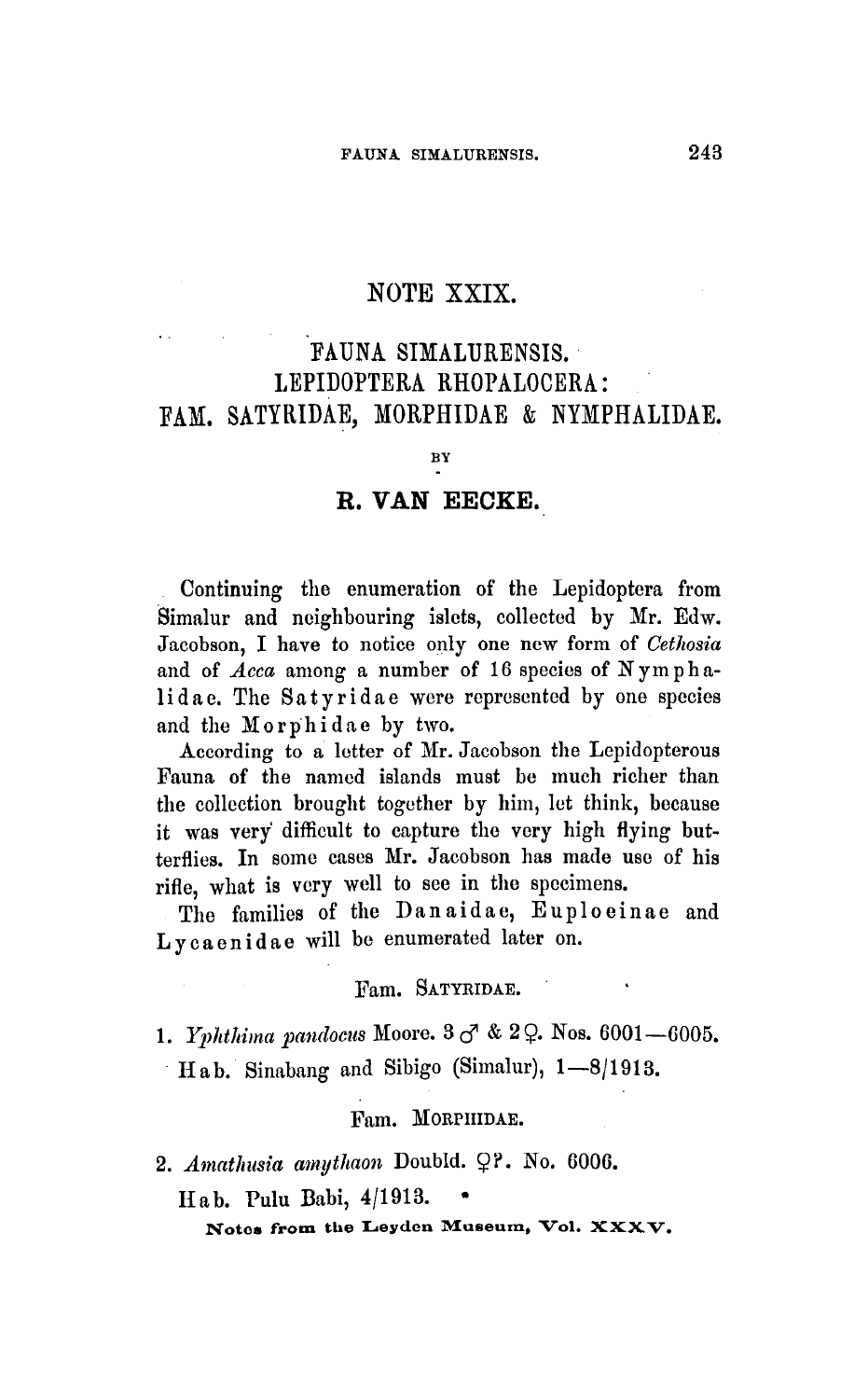This specimen is very damaged by a shot; the anterior wings are totally pierced and so the pattern is not well visible. The blue subcostal band is larger than that in the specimens from Java.

3. Clerome arcesilaus Fabr. var. besa Hew.  $\zeta^7$ . No. 6007. Hab. Pulu Eabi, 4/1913.

## Fam. NYMPHALIDAE.

4. Cethosia hypsea Doubld. Hew. nov. var. nigrescens.  $\sigma$ . No. 6008.

Hab. Sinabang (Simalur), 7/1913.

Size, shape and further habitus is that of C. gabinia Weymer, which I think to be also <sup>a</sup> variety of hypsea. Between C. cyane Dru. and C. penthesilea Cram, is no macroscopical difference in the genitalia, but certainly it exists between cyane and hypsea. The male copulatory-apparatus of gabinia and of nigrescens do not differ from that of hypsea, so that I like to regard the specimen from Simalur as <sup>a</sup> variety of hypsea. Yet the pattern is quite different: the yellowish band on the anterior-wing is absent, so that this wing is nearly black except a triangular red part near the hind-margin. The upperside of the posterior-wing is like that of *gabinia*, only the semi-orbicular figures in the black margin are quite indistinct.

On the underside the pattern is like that of gabinia with more black lines where *gabinia* has stips. In the semi-orbicular figures of the margin are stips instead of small lines between the nervules.

Gabinia lives on the island Nias and so it is important, that on a neighbouring island once more is another form of hypsea. I have also compared my nigrescens with material of hypsea from Java till Malacca and with one specimen of hypsina Feld. from Riouw.

The result of my microscopical researches will be published later on, with figures of some butterflies from Simalur.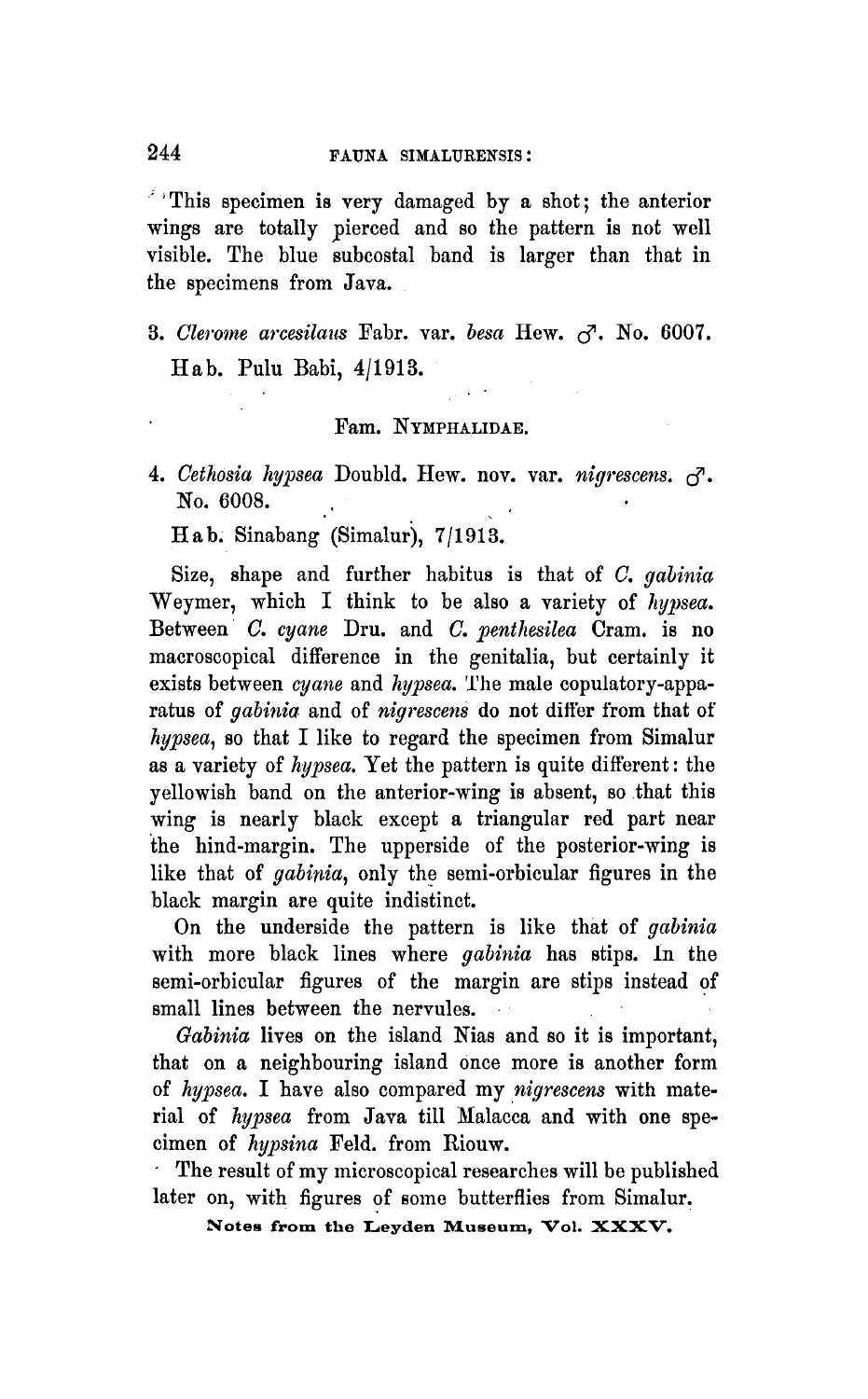- 5. Cirrochroa fasciata Feld.  $\sigma$ . No. 6009. Hab. Labuan Badjan (Simalur), 6/1913.
- 6. Cynthia arsinoë Cram. var. orahilia Kheil. 7  $\sigma$ . Nos. 6010—6016. Hab. Sinabang (Simalur), 1/1913. These specimens are quite like those of the island Nias.
- 7. Messaras erymanthis Dru.  $Q.$  No. 6017. Hab. Labuan Badjan (Simalur), 6/1913.
- 8. Junonia laomedia Linn. 8  $_{\circ}$ <sup>7</sup> & 1  $_{\circ}$ . Nos. 6018-6026. Ilab. Simalur: Sinabang, 3/1913; Ajer dingin, 8/1913; Labua, 4/1913; Labuan Badjan, 6/1913.

These specimens differ from the other ones from the Malayan Archipelago by the paleness of the underside. The black stips in the ocelli near the outer-margin are also smaller. One male, however, is coloured quite like the specimens from Java.

9. Junonia asterie Linn.  $2 \, \sigma \,$  &  $2 \, \Omega$ . Nos. 6027-6030.

Hab. Labuan Badjan, 6/1913.

The specimens do not differ from those from N. E. Sumatra.

10. Rhinopalpa polynice Cram. var. elpinice Feld.  $2 \Omega$ . Nos. 6031 and 6032.

Hab. Sinabang (Simalur), 1/1913; Pulu Babi, 4/1913.

11. Doleschallia bisaltide Cram.  $\sigma$ . No. 6033.

Hab. Sinabang, 1/1913.

12. Cyrestis maenalis Erichs.  $\sigma$ . No. 6034.

Hab. Kuala sorib (Simalur), 5/1913.

Notes from the Leyden Museum, Vol. XXXV. This specimen is <sup>a</sup> very remarkable one, because it is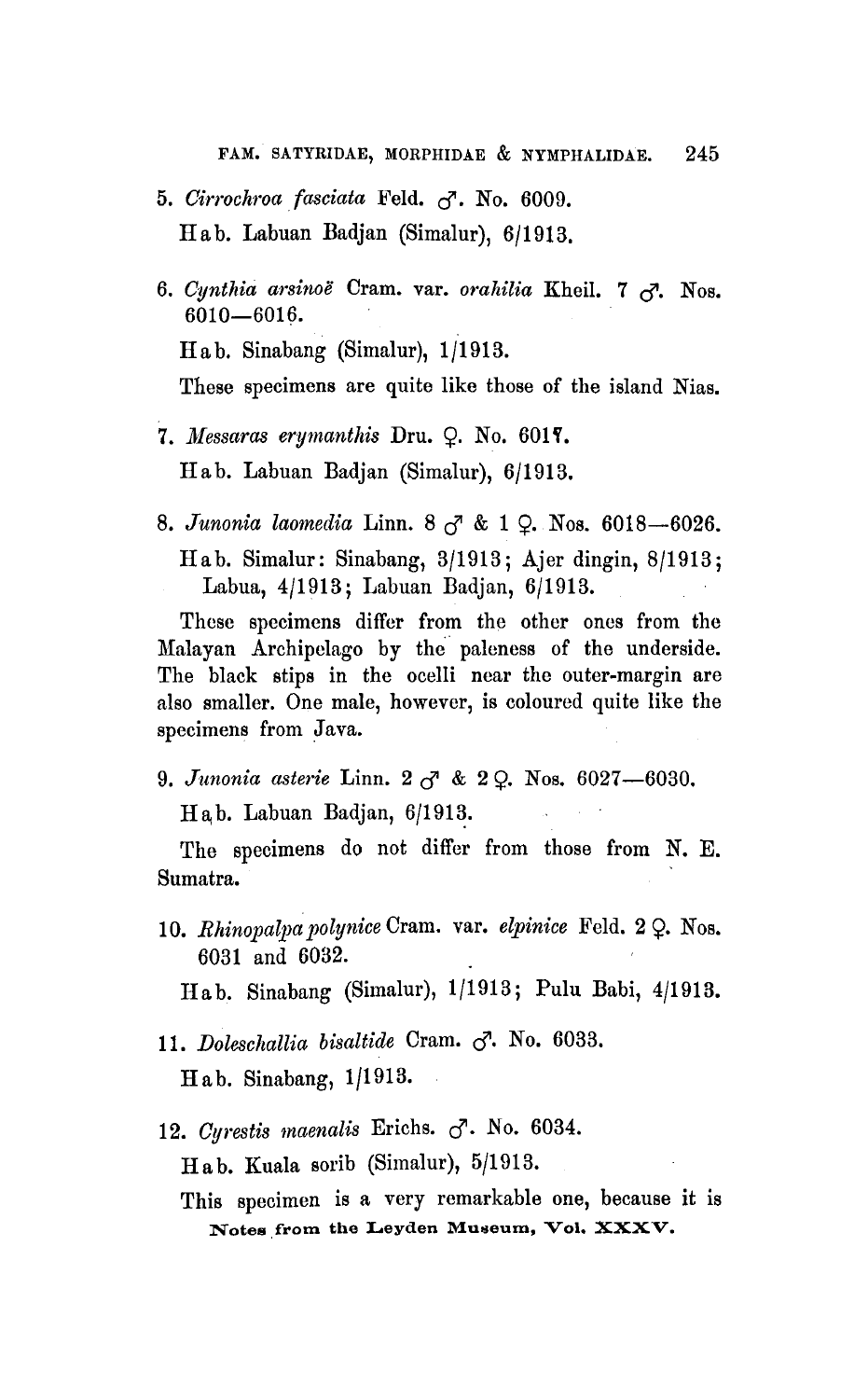<sup>a</sup> variety between irmae Forbes, which is common on Sumatra, and the typical maenalis from the Philippines. Yet I think it nearer to *irmae*. The parallel black lines and generally the black colour are more extensive.

13. Cyrestis rahria Westw.  $Q$ . No. 6035.

II <sup>a</sup> b. Pulu Babi, 4/1913.

Cyrestis rahria Westw. var. peraka Dist. 3  $\sigma$ . Nos. 6036—G038.

Ilab. Sinabang (Simalur), 3/1913; Ajer dingin (Simalur), 4/1913.

14. Hypolymnas anomala Wall.  $\sigma \& Q$ . Nos. 6039 & 6040. Ilab. Simalur: Abail, 4/1913; Lasikin, 3/1913.

15. Minetra sylvia Cram.  $2 \, \sigma \, \& 1 \, \Omega$ . Nos. 2177 & 2178, 6041.

Hab. Laulo (Simalur), 8/1913; Labuan Badjan, 6/1913.

Nos 2177 & 2178 are captured in copulation. Colour and pattern are like the specimens from Malacca.

16. Acca procris Cram. nov. var. vicina. Q. No. 6042.

Ilab. Sinabang (Simalur), 5/1913.

The size is that of  $A$ , aemonia Weym. from the island Nias and so is also the further form and habitus. The pattern is totally different and resembles more that of the A. procris from Sumatra, Borneo and Java. The colour is also more like that of the typical *procris*; yet this female specimen can be separated at <sup>a</sup> glance from all the other ones by the yellowish white band on the upper-side of the wings and by the pattern on the under-side. The series of white spots is very broad near the cell of the anteriorwing and becomes very narrow to the anales of the posterior-wing. Round the cubitus <sup>2</sup> and the analis of the anterior-wing the white colour is invaded by black-brown, being the surrounding colour of the series. Near the costa